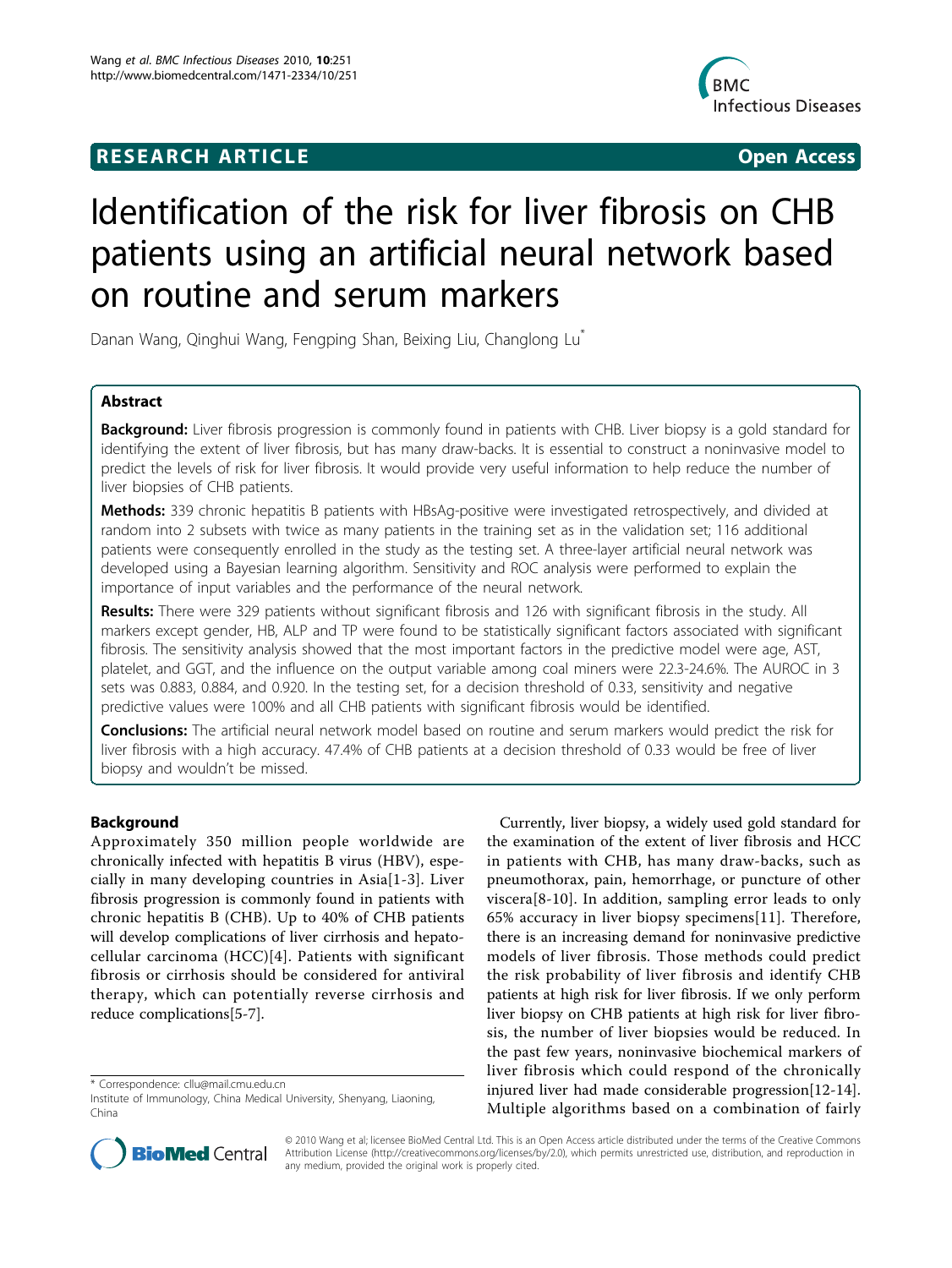routine parameters had been repeatedly suggested [[15](#page-6-0)-[17](#page-6-0)]. However, most of them required non-routine laboratory assays or used complex and patented models so that their regular use was limited. In fact, the true usefulness of any indices or models for application to clinical settings should be the easiness of the procedure and analytical simplicity, so that the results can be compared between laboratories for a long period[\[18\]](#page-6-0).

The complete blood count and liver function are routine tests on CHB patients with hepatitis B surface antigen (HBsAg-positive) in the clinical treatment. It is easy to measure those markers with low cost in some laboratories, even in the Community Hospitals. Moreover, the artificial neural network (ANN) is potentially more successful than a traditional statistical model in predicting clinical outcome [[19,20\]](#page-6-0). It can build nonlinear statistical models through learning examples and has been widely applied to predict, diagnose, and classify disease in many fields [[21,22](#page-6-0)]. In our study, we designed a neural network which used a Bayesian learning algorithm by introducing probabilistic treatment of the Bayesian inference technique. It can overcome some difficult problems, such as local trapping, over-fitting, and overtime in training. Also, it is proposed to have significant advantages over the conventional neural network approach [[23](#page-6-0)].

The present study was performed on HBsAg-positive patients. An artificial neural network model based on routine and serum markers was constructed to predict the risk for liver fibrosis. The objective of this study was to determine the feasibility of these indices of routine and serum markers to predict the risk for liver fibrosis. Furthermore, we aimed to similarly validate the probability value in order to identify the risk for liver fibrosis on CHB patients and classify high risk groups.

## Methods

## Patients

In April 2008, all HBsAg-positive in-patients who had liver biopsy between January 2006 and March 2008 were retrospectively investigated at the Hospital of Infectious Diseases. Only patients without the following conditions were included for the study: presence of other causes of liver disease such as chronic hepatitis C (CHC), or hepatitis E (HE), etc., acute hepatitis, hepatocellular carcinoma, prior liver transplantation, insufficient liver tissue for staging of fibrosis, and incomplete data on complete blood count or some serum markers of fibrosis. Additionally, patients without routine and serum markers prior to drug treatment were also excluded. Within a week of liver biopsy, those markers were recorded. If more than one set of laboratory results were available, the set of results closest to the time of biopsy were used. Later, additional in-patients who met the aforementioned criteria were consequently enrolled in the study from April 2008 to July 2009.

The enrolled patients were informed all procedures which conformed to the Helsinki Declaration. The study procedures were also approved by the Ethics Committee of the Infectious Diseases Hospital of Shenyang. The verbal informed consent for all patients was provided.

## Laboratory tests

Clinical chemistry tests were performed using 7150 Analyzer (Hitachi, Japan), and the complete blood count were measured on Hematology Analyzer (Beckman Coulter 5diff, U.S.A.).

## Liver biopsy histology

Liver biopsy was performed by automatic fare cut biopsy needle. Length and width of each sample were at least 10 mm and 1 mm, respectively. Liver sample of patients who were enrolled since April 2008 would contain 2 or more portal spaces. A single pathologist who had no clinical information of patients evaluated all biopsy results. The level of fibrosis was measured according to the METAVIR system, which had previously been applied in other reports on CHB[[24,25\]](#page-6-0). Fibrosis was staged from F0 to F4: F0, no fibrosis; F1, portal fibrosis without septa; F2, few septa; F3, numerous septa without cirrhosis; and F4, cirrhosis. Generally, significant fibrosis was defined by F2, F3, or F4 stages; whereas F0 or F1 was considered as insignificant fibrosis.

## Statistical analysis

All statistical analysis was performed using MATLAB Neural Network Toolbox (2006) and SPSS Version 11.5 (SPSS, Inc, Chicago, IL). Data are reported as median (minimum-maximum) unless otherwise stated. The relationship between variables and the presence of significant fibrosis was assessed. The Mann-Whitney U Test, or Kruskal-Wallis Test was used for continuous variables when appropriate. The Chi-square test was used for categorical variables, and Fisher's exact test when appropriate. Those variables found to be strongly correlated to the presence of significant fibrosis were used to build the ANN.

## Development of the neural network

Patients between January 2006 and March 2008 were randomly divided into 2 subsets: training set and validation set, with twice as many patients in training set as in validation set. Patients since April 2008 formed the testing set. The three-layer neural network model was built and trained using a Bayesian learning algorithm, which had 1 output neuron (0, insignificant fibrosis; 1, significant fibrosis). To determine the optimal number of neurons in the intermediate layer, we randomly split all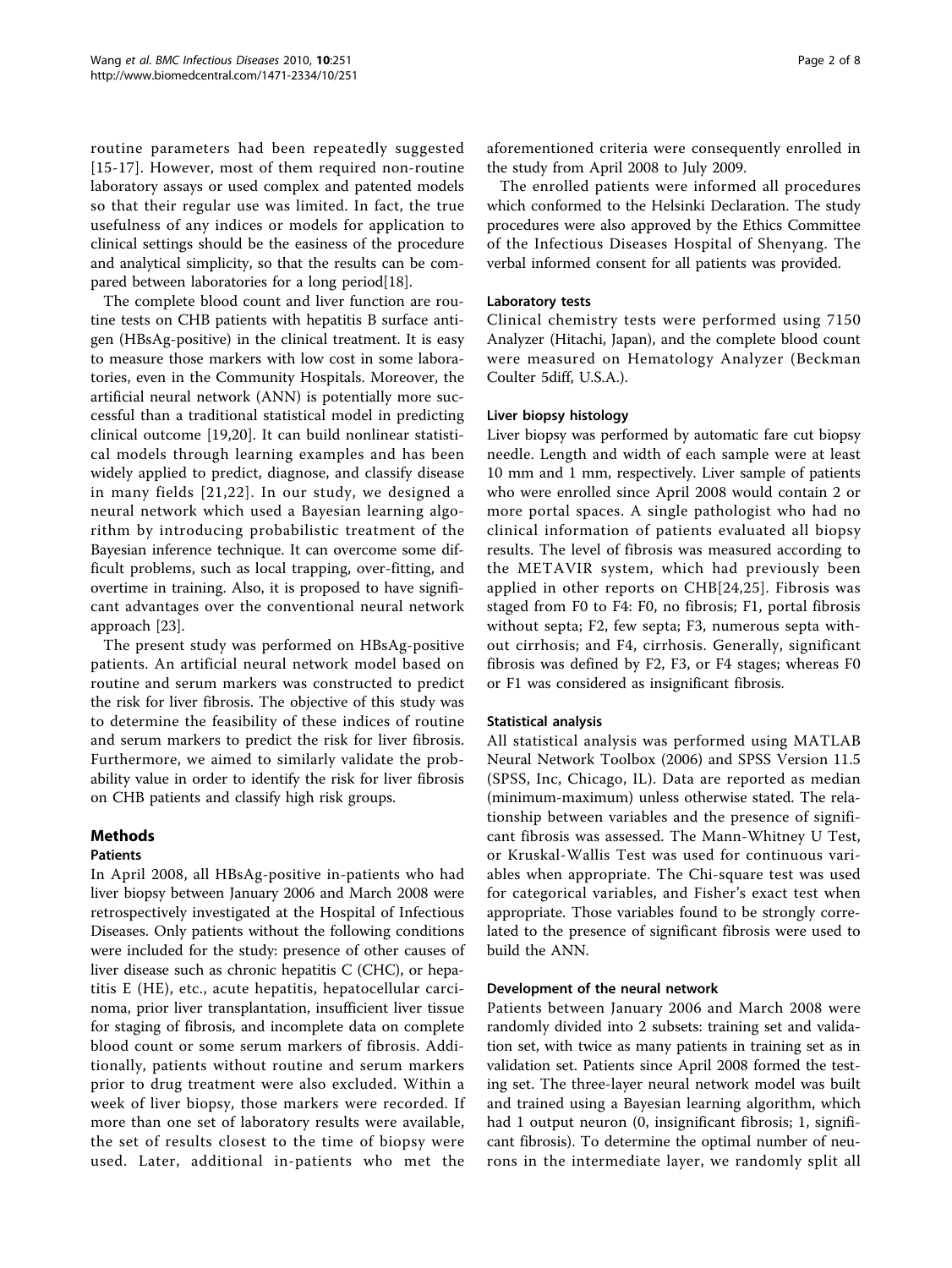data into 5 subsets of equal size. For any given number of neurons, we trained the network on all but one subset, and tested it on the remaining one. We started from 6 neurons, and gradually increased the number of neurons. When there were more than 13 neurons, the performance of the trained neural network on output sample in the testing set began to deteriorate. Hence, the intermediate layer had 13 neurons in the current neural network model. The number of training epochs was set to 300, the learning rate was 0.05, and the training goal was set at 0.001.

As the neural network can be overtrained to recognize specific cases in the training set and result in good performance in the training set but not in the testing set, the validation set was used to decide when to stop training in order to minimize the potential bias.

## Sensitivity analysis

Neural network models have been long criticized for being black box solutions primarily because of their inability to generate interpretable parameters for each input variable. To mitigate this problem, sensitivity analysis was adapted to explain their inference mechanism [[26](#page-6-0)]. In our study, each input variable to the network varied between the mean  $\pm$  standard deviation, while all others were fixed at their respective means, and the corresponding change was recorded as a percentage deviation in the output. It could help illustrate the effect of changing a single input variable on the network output.

## ROC curves

The receive operating characteristic (ROC) methodology is a computational methodology which has a very important connection to the neural network applied to classification applications[\[27\]](#page-6-0). An important feature of the ROC curves is that they readily incorporate prevalence and misclassification cost factors in decision-making. In our study, the predictive accuracies of the neural network were tested by measuring the area under the ROC (AUROC). The optimal cutoff value to predict the absence or presence of significant fibrosis was chosen. Diagnostic accuracy was evaluated by calculating sensitivity, specificity, positive and negative predictive values (PPV and NPV), and Youden's index.

## Results

## Patients characteristics

From January 2006 to March 2008, 396 patients who showed evidence of HBsAg-positive and liver biopsy were investigated. Among them, 57 were excluded from this study because of the following reasons: 24 had HCV or HIV co-infection, 4 had acute hepatitis, 7 had hepatocellular carcinoma, and 22 lacked complete data on laboratory tests. The demographic and clinical

characteristics were similar between those 57 excluded patients and the rest of 339 patients fulfilling the entry criteria. From April 2008, 116 CHB patients were considered for enrollment. So, a total of 455 patients were included in this study in the end. Of overall subjects, 174 (38.2%) had no fibrosis (F0), 155 (34.1%) had portal fibrosis (F1), 70 (15.4%) had septal fibrosis (F2), 47  $(10.3%)$  had numerous septa  $(F3)$ , and 9  $(2.0%)$  had cirrhosis (F4). Their mean age was  $33.9 \pm 11.7$  years; 289 (63.5%) were male, and 166 (36.5%) were female. Table [1](#page-3-0) shows the comparison between patients with and without significant fibrosis. All markers, except for gender, hematoglobin (Hb), alkaline phosphatase (ALP) and total protein (TP), were found to be statistically significant factors associated with significant fibrosis, and were used to initially construct the artificial neural network.

There were 226 subjects in the training set; 113 subjects in the validation set; 116 ubjects in the testing set. The variables used to construct the artificial neural network were compared in three sets (Table [2](#page-3-0)). These markers didn't appear to be statistically significant.

#### Sensitivity analysis

The sensitivity analysis of 10 variables was outlined in Figure [1](#page-4-0). The value shown for each input variable is a measure of its relative importance, with 0 representing a variable that has no effect on the prediction and 1 representing a variable that completely dominates the prediction. The horizontal axis is the input variables; the vertical axis is the percent change on the output variable. The most important factors in the predictive model were age, aspartate aminotransferase (AST), platelet, and  $\gamma$ -glutamyltransferase (GGT), and the influence on the output variance among CHB patients were 24.6%, 23.8%, 23.7% and 22.3%, respectively.

#### Accuracy of the ROC curves

The performance of the neural network in predicting significant fibrosis in three sets was high, and the AUROC was as follows: 0.883 (in the training set), 0.884 (in the validation set), and 0.920 (in the testing set; Figure [2](#page-4-0)).

Sensitivity, specificity, positive and negative predictive values at different cutoff points in the testing set were shown in Table [3.](#page-5-0) For a decision threshold of 0.33, sensitivity and negative predictive values were 100%, which indicated that this model could predict insignificant fibrosis with the highest accuracy. This procedure would have correctly identified 47.4% of CHB patients without significant fibrosis, who needn't proceed with liver biopsy.

## **Discussion**

Liver fibrosis is characterized by the accumulation of an extracellular matrix (ECM), which distorts the hepatic architecture. Liver fibrosis progression could commonly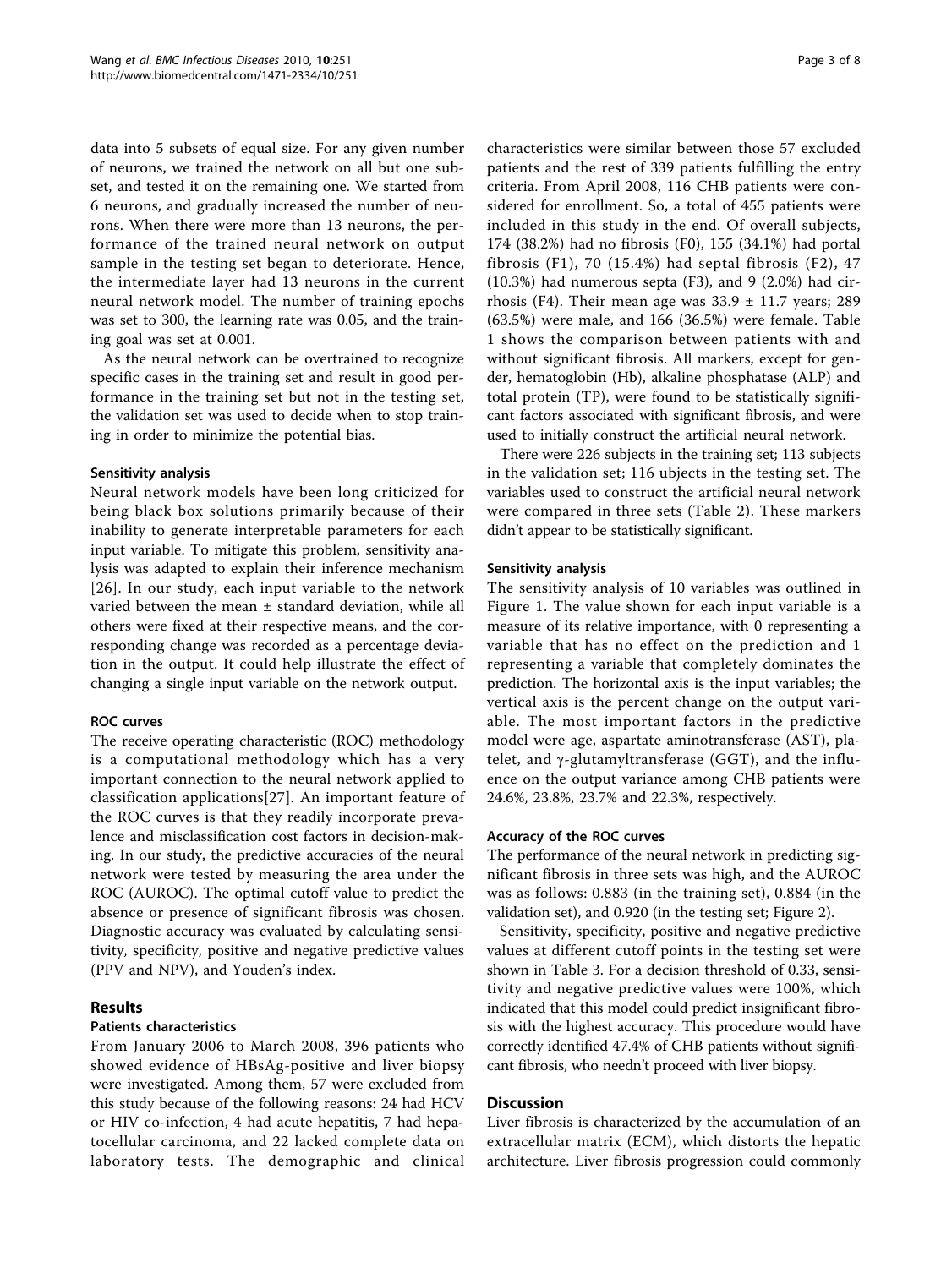| <b>Variables</b>               | Patients without significant fibrosis (F0-1), $n =$<br>329 | Patients with significant fibrosis (F2-4), $n =$<br>126 | $\overline{\chi^2}$<br>value | P                 |
|--------------------------------|------------------------------------------------------------|---------------------------------------------------------|------------------------------|-------------------|
| Age                            | 29(16-60)                                                  | $40(17 - 75)$                                           | 52.21                        | $\,<\,$<br>0.0001 |
| Gender(M/F)                    | 215/114                                                    | 74/52                                                   | 1.723                        | 0.189             |
| $WBC(10^9/L)$                  | $5.3(2.3-12.2)$                                            | $4.5(1.3-18.1)$                                         | 14.51                        | $\,<\,$<br>0.0001 |
| $RBC(10^{12}/L)$               | $4.8(3.5 - 4.0)$                                           | $4.5(2.6-5.7)$                                          | 9.47                         | 0.002             |
| Hb(g/L)                        | 145(87-173)                                                | 141(85-167)                                             | 1.79                         | 0.174             |
| Platelet(10 <sup>9</sup> /L)   | 184(46-350)                                                | 136(13-246)                                             | 80.24                        | $\,<\,$<br>0.0001 |
| ALT(U/L)                       | 72.0(6-471)                                                | 174.1(11-536)                                           | 11.37                        | < 0.001           |
| AST(U/L)                       | $15.2(11-341)$                                             | 63.4(11-413)                                            | 28.43                        | $\lt$<br>0.0001   |
| GGT(u/L)                       | 24.9(6-473)                                                | 66.5(8-327)                                             | 62.14                        | $\lt$<br>0.0001   |
| ALP(u/L)                       | $106(7-219)$                                               | 117(19-307)                                             | 2.78                         | 0.099             |
| Che(u/L)                       | 8054(70-20427)                                             | 6617(50-12648)                                          | 41.28                        | $\,<\,$<br>0.0001 |
| TP(g/L)                        | 72.3(49-88.4)                                              | 72.1(40-88.3)                                           | 0.442                        | 0.501             |
| Alb(g/L)                       | 45.4(11.6-47.0)                                            | 43.2(10.9-52.6)                                         | 18.14                        | $\,<\,$<br>0.0001 |
| TBIL(µmol/L)                   | $13.4(3-138)$                                              | $15.3(5.5 - 216)$                                       | 11.03                        | $\,<\,$<br>0.0001 |
| Length of liver biopsy<br>(mm) | $14(10-21)$                                                | $12(11-19)$                                             | 1.290                        | 0.256             |
| Number of liver biopsy         | $2.0(1.0-4.0)$                                             | $2.5(1.0-5.0)$                                          | 1.621                        | 0.197             |

## <span id="page-3-0"></span>Table 1 Comparing characteristics of patients with and without significant fibrosis

## Table 2 Comparing input and output variables in three sets

| <b>Variables</b>                     |                   | Patients in the training set, $n = 226$ Patients in the validation set, $n = 113$ Patients in the testing set, $n = 116$ |                 | $\chi^2(p)$      |
|--------------------------------------|-------------------|--------------------------------------------------------------------------------------------------------------------------|-----------------|------------------|
| Age(years)                           | $30(16-62)$       | $35(16-75)$                                                                                                              | $32(16-74)$     | 1.741<br>(0.419) |
| $WBC(10^9/L)$                        | $5.4(1.3-18.1)$   | $5.5(2.5 - 16.8)$                                                                                                        | $5.4(3.0-11)$   | 0.231<br>(0.891) |
| $RBC(10^{12}/L)$                     | $4.7(2.6 - 4.0)$  | $4.7(3.6-5.7)$                                                                                                           | $4.6(3.7-5.6)$  | 0.310<br>(0.856) |
| Platelet(10 <sup>9</sup> /<br>$\Box$ | 165(53-246)       | 170(13-350)                                                                                                              | 185(46-345)     | 4.965<br>(0.083) |
| ALT(U/L)                             | 87(16-471)        | 80(11-536)                                                                                                               | 72(6-507)       | 2.475<br>(0.290) |
| AST(U/L)                             | 48(11-413)        | 42.5(15-375)                                                                                                             | 39(11-361)      | 1.264<br>(0.531) |
| GGT(U/L)                             | 29(6-421)         | 33(6-288)                                                                                                                | 34(10-473)      | 3.247<br>(0.197) |
| Che(U/L)                             | 8402(50-20427)    | 7674(145-11374)                                                                                                          | 7258(360-12648) | 3.051<br>(0.217) |
| Alb(q/L)                             | 44.8(10.9-47.0)   | 44.2(11.8-50.7)                                                                                                          | 44.1(31.3-52.6) | 0.412<br>(0.814) |
| TBIL(µmol/L)                         | $14.1(3.6 - 216)$ | $15.3(3-196)$                                                                                                            | $13.2(3 - 134)$ | 3.650<br>(0.161) |
| Fibrosis<br>$F(0-1)/F(2-4)$          | 166/60            | 83/30                                                                                                                    | 80/36           | 0.657<br>(0.720) |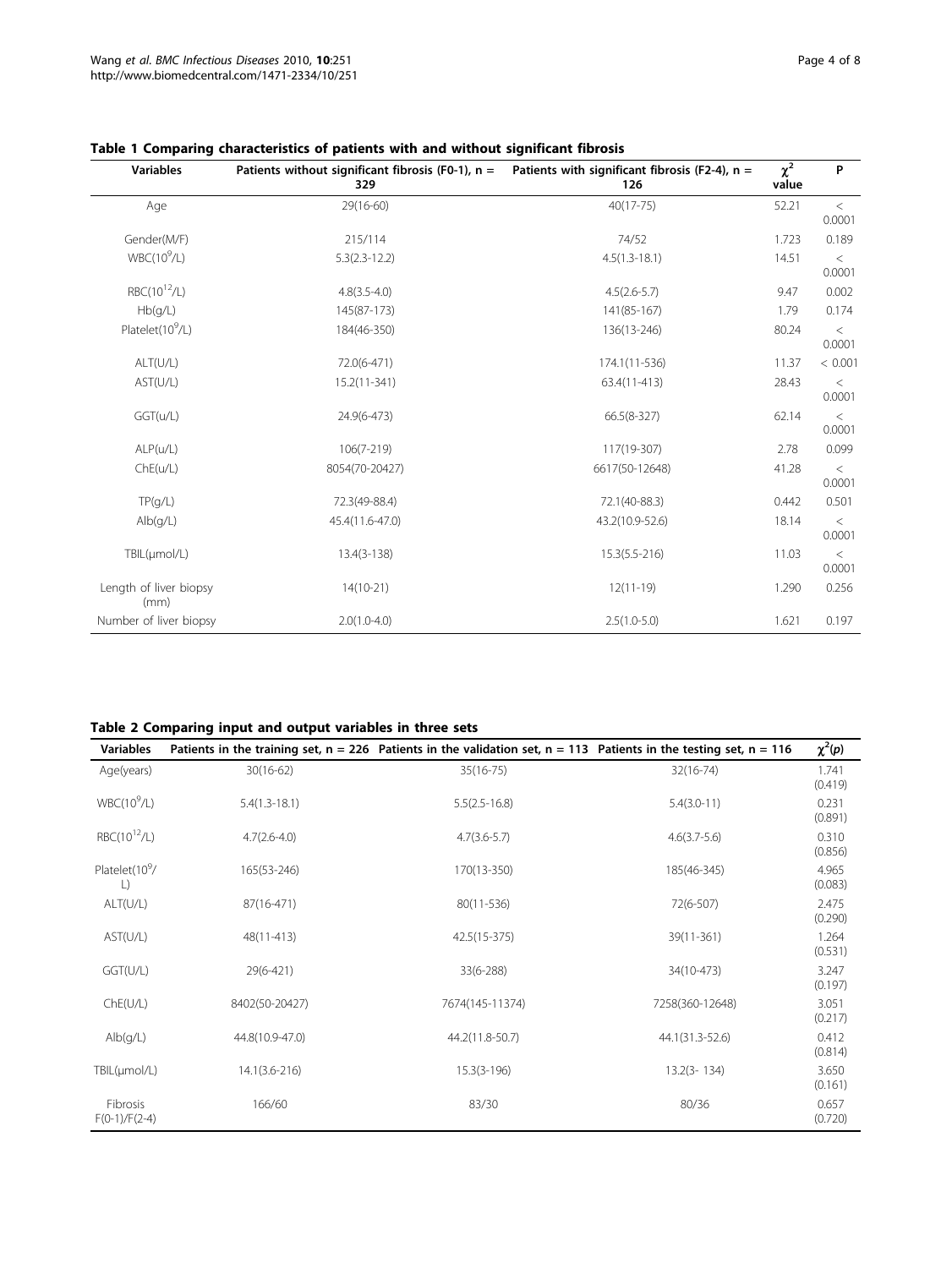<span id="page-4-0"></span>

be found in chronic hepatitis B patients after an extensive period of time during which liver biochemical indices are found to be predominately or even persistently abnormal[[28\]](#page-6-0). Due to the limitation of liver biopsy, noninvasive evaluation of liver fibrosis is thus of great clinical interests in order to assess the risk for liver fibrosis dynamically, or identify and monitor the patients who should be considered antiviral or other types of therapy.

Age, platelet, AST, ALT, GGT, etc., as routine biochemical markers, had been well known predictors of significant liver fibrosis[[14,29,30\]](#page-6-0). In the present study, based on common biochemical parameters including routine and serum markers, we constructed a threelayer neural network which extended a back-propagation learning algorithm by introducing probabilistic treatment of the Bayesian inference technique for the synaptic weight[[31\]](#page-6-0). Results of sensitivity analysis showed the importance of various predictors. As could be seen, the most important variables influencing the prediction of

significant liver fibrosis were age, AST, platelet and GGT. These results were consistent with some of the earlier studies[[14](#page-6-0),[16](#page-6-0)]. Sensitivity analysis showed that the neural network using Bayesian approaches could achieve its predictive purpose.

As demonstrated by ROC curves, the predictive accuracy of the artificial neural network was reasonably high in the training, validation, and testing sets. The AUROC were 0.883, 0.884 and 0.920, respectively. In view with some noninvasive parameters directly or indirectly related to fibrogenesis, the most prevalent are the Fibrotest and the Actitest for necro-inflammator activity [[32](#page-6-0)]. They are based on GGT, TBIL, haptoglobin,  $\alpha$ 2macroglobulin, apolipoprotein A1, and for the Actitest additionally on ALT[[33](#page-6-0)]. Previous studies on Fibrotest and Actitest have been validated with the ranges of the AUROC of 0.75- 0.89 in CHB patients[[14](#page-6-0),[25](#page-6-0),[32,34\]](#page-6-0). Although the two indices could provide better predictive values according to different criteria, they were calculated with a patented and complicated algorithm, and it

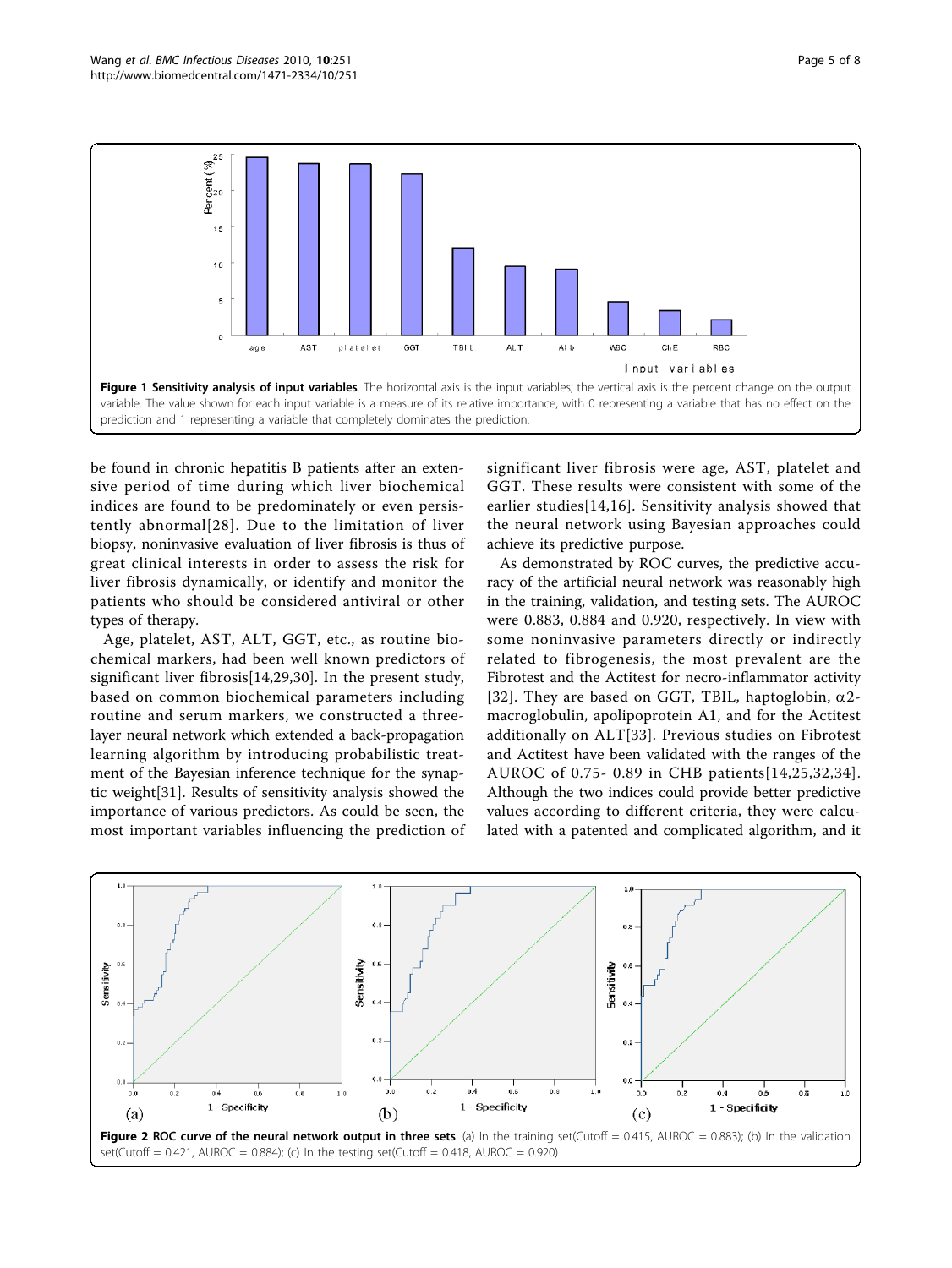<span id="page-5-0"></span>Table 3 ROC analysis of artificial neural network output at different cutoff points in the testing set

| Cutoff<br>point | Sensitivity<br>$\%$ | <b>Specificity</b><br>$\%$ | <b>PPV</b><br>$\%$ | <b>NPV</b><br>$\%$ | Youden Index<br>$\%$ |
|-----------------|---------------------|----------------------------|--------------------|--------------------|----------------------|
| 0.33            | 100.0               | 68.7                       | 59.0               | 100.0              | 68.7                 |
| 0.35            | 94.4                | 75.0                       | 63.0               | 96.8               | 69.4                 |
| 0.40            | 91.7                | 80.0                       | 65.3               | 94.0               | 71.7                 |
| 0.45            | 83.3                | 85.0                       | 71.4               | 91.9               | 68.3                 |
| 0.50            | 66.7                | 88.7                       | 72.7               | 85.5               | 47.1                 |
| 0.55            | 55.5                | 92.5                       | 76.9               | 82.2               | 44.2                 |
| 0.60            | 44.4                | 96.2                       | 83.3               | 78.6               | 42.3                 |
| 0.70            | 36.1                | 100.0                      | 100.0              | 77.7               | 36.1                 |

was difficult for physicians to use them to identify the states of liver fibrosis.

Hui AY constructed and validated a multivariate logistic regression model using body mass index, platelet, Alb, and TBIL level to predict advanced fibrosis, and the AUROC were 0.765-0.803[[17\]](#page-6-0). Zeng MD also constructed a scoring system with forward logistic regression, which was expressed by the following formula[\[16](#page-6-0)]:  $-13.995 + 3.22$ l g( $\alpha_2$ -macroglobulin) + 3.096 lg(age) + 2.254  $\lg(GGT)$  + 2.437  $\lg(HA)$ . The AUROC of this model in the training and validation groups were 0.84 and 0.77, respectively. The logistic regression, a generalized linear model used for binomial regression, is used for prediction of the probability of occurrence of an event by fitting data to a logistic curve. The artificial neural networks, a non-linear statistical data modeling tool, can be used to model complex relationships between inputs and outputs. Therefore, the present study provided evidence that the three-layer neural network model based on routine and serum markers was superior to other indices or models for identification of individual with or without significant fibrosis.

In our study, there were 126 patients with significant liver fibrosis, which only accounted for 27.7% of 455 CHB patients with liver biopsy. In other words, 329 (72.3%) patients without significant liver fibrosis had undergone liver biopsy, and they could bear the damages from such an invasive procedure. From a more practical point of view, we wanted to reduce the number of liver biopsy procedures and also identify all CHB patients with significant fibrosis. Therefore, our study evaluated the influence of the different cutoff points on the accuracy of ROC. When we chose a high cutoff point, the number of CHB patients at high risk for significant liver fibrosis was few, and also fewer patients needed further liver biopsy or other examinations. But, there was a low sensitivity and many CHB patients with significant liver fibrosis could be missed. The purpose of predicting the state of liver fibrosis is to identify CHB patients with significant liver fibrosis or at high risk for liver fibrogenesis to prevent them from further liver fibrogenesis. Thus, we should choose a lower cutoff point to improve the sensitivity, and to reduce the number of missed CHB patients at high risk for liver fibrogenesis. So, we considered a probability value of 0.33 as a cutoff value. CHB patients with a probability value > 0.33 were considered with significant liver fibrosis or at high risk for liver fibrogenesis. In our study, all CHB patients with significant liver fibrosis would be identified. 47.4% (55/116) of the CHB patients would be free of liver biopsy and also wouldn't be missed.

## Limitations of the study

Our study was conducted in a specialized hospital for infectious diseases. All individuals investigated were inpatients, therefore not a completely random sample of all CHB patients. However, owing to the limitation of liver biopsy, we thought that the predictive model in this study might be applied to identify the risk of liver fibrosis as some studies showed [\[35](#page-6-0)].

The accuracy of a test could vary with the definition of the target condition[[36](#page-6-0)]. In our study, the occurrence of F2, F3, or F4 was considered as significant fibrosis so that the prevalence of significant fibrosis was relatively low, which could affect the diagnostic accuracy of the model by AUROC. The DANA (difference of prevalence of advanced and nonadvanced fibrosis stages) was used for the standardization of AUROC of fibrosis marker or model[[37\]](#page-6-0). But comparing with other studies [[14](#page-6-0),[16,17,25](#page-6-0),[32\]](#page-6-0), we didn't correct the AUROC by the DANA.

## Conclusions

The study highlighted the construction and assessment of an artificial neural network for identifying the risk for liver fibrosis. Age, platelet, AST, ALT, GGT, etc., as the input variables of the artificial neural network model, were widely available. The results of our study showed that the three-layer artificial neural networks could effectively identify the risk for liver fibrosis in CHB patients with positive HBsAg. It could improve patient compliance, and reduce the need for liver biopsy required prior to antiviral or other types of therapy.

#### Abbreviations

HBV: hepatitis B virus; CHB: chronic hepatitis B; HCC: hepatocellular; ANN: artificial neural network; HBsAg-positive: hepatitis B surface antigen; CHC: chronic hepatitis C; HE -hepatitis E; HCV: hepatitis C virus; HIV: human immunodeficiency virus; ROC: receive operating characteristic; AUROC: area under ROC; PPV: positive predictive values; NPV: negative predictive values; ECM: carcinoma extracellular matrix; WBC: white blood cell; RBC: red blood cell; Hb: hematoglobin; ALT: alanine aminotransferase; AST: aspartate aminotransferase; GGT: y-glutamyltransferase; ALP: alkaline phosphatase; ChE: Cholinesterase; TP: total protein; Alb: albumin; TBIL: total bilirubin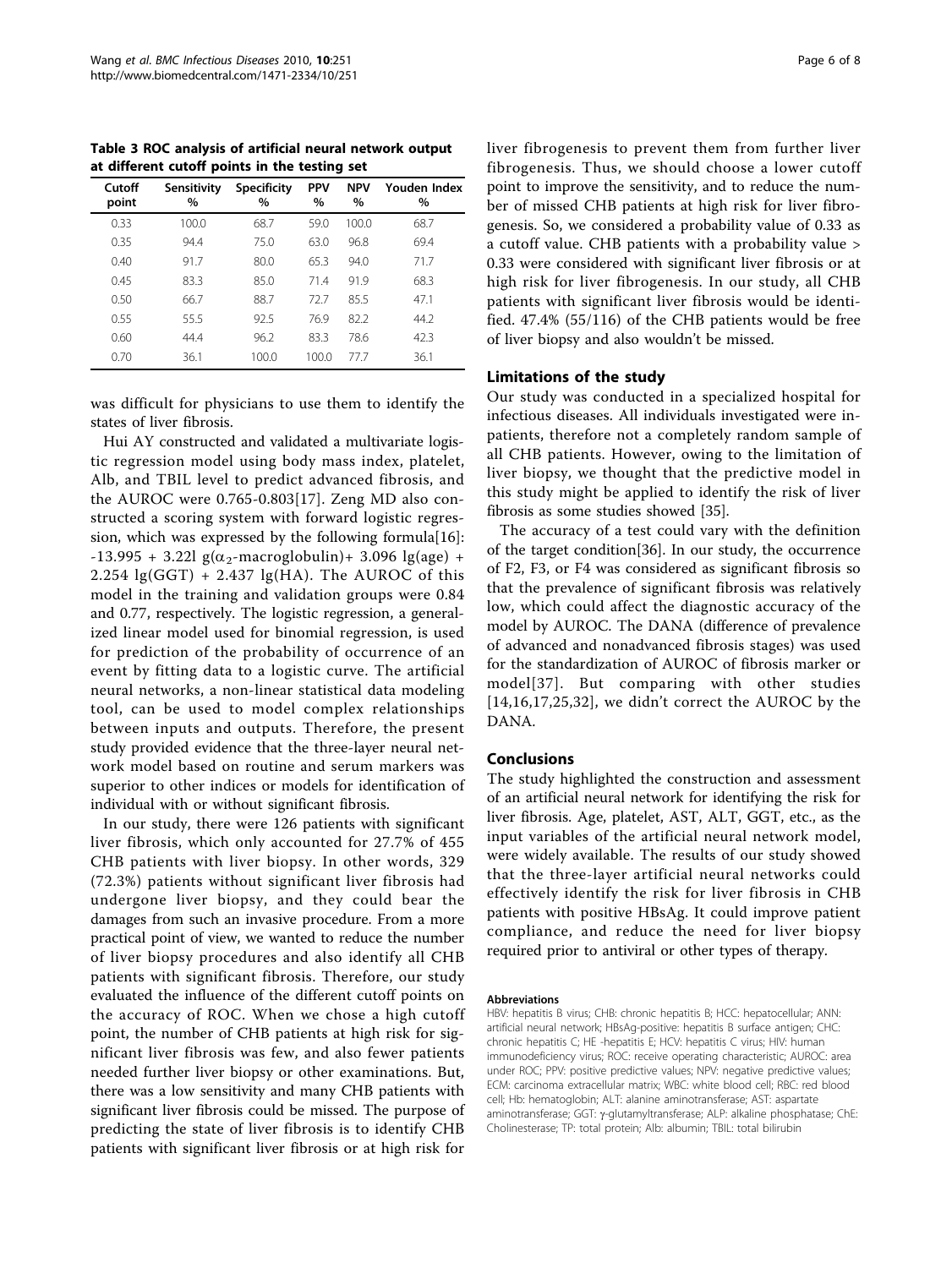#### <span id="page-6-0"></span>Acknowledgements

This work was supported by a grant from Liaoning Provincial Natural Science Foundation (No.20072101).

#### Authors' contributions

DW conducted the study, participated in the data collection and wrote the initial draft and revised the manuscripts. QW collected the preliminary data, and helped to draft the manuscript. FS participated in the study design and interpretation of the data. BL participated in data collection and gave inputs to the drafting of the manuscript. CL helped to coordinate the study and the drafting and revisions of the paper. All co-authors read and approved the final manuscript.

#### Competing interests

The authors declare that they have no competing interests.

Received: 15 December 2009 Accepted: 24 August 2010 Published: 24 August 2010

#### References

- 1. Lavanchy D: [Hepatitis B virus epidemiology, disease burden, treatment,](http://www.ncbi.nlm.nih.gov/pubmed/14996343?dopt=Abstract) [and current and emerging prevention and control measures.](http://www.ncbi.nlm.nih.gov/pubmed/14996343?dopt=Abstract) J Viral Hepat 2004, 11:97-107.
- 2. Alam MM, Zaidi SZ, Malik SA, Naeem A, Shaukat S, Sharif S, Angez M, Khan A, Butt JA: [Serology based disease status of Pakistani population](http://www.ncbi.nlm.nih.gov/pubmed/17597512?dopt=Abstract) [infected with Hepatitis B virus.](http://www.ncbi.nlm.nih.gov/pubmed/17597512?dopt=Abstract) BMC Infect Dis 2007, 7:64.
- 3. Zeng Z, Guan L, An P, Sun S, O'Brien SJ, Winkler CA, HBV study consortium: [A population-based study to investigate host genetic factors associated](http://www.ncbi.nlm.nih.gov/pubmed/18171470?dopt=Abstract) [with hepatitis B infection and pathogenesis in the Chinese population.](http://www.ncbi.nlm.nih.gov/pubmed/18171470?dopt=Abstract) BMC Infect Dis 2008. 8:1.
- Maddrey W: [Hepatitis B: an important public health issue.](http://www.ncbi.nlm.nih.gov/pubmed/10861647?dopt=Abstract) J Med Virol 2000, 61:362-366.
- 5. Wei L: [Natural history of chronic hepatitis B virus infection: what](http://www.ncbi.nlm.nih.gov/pubmed/19120855?dopt=Abstract) [determines prognosis after cirrhotic decompensation?](http://www.ncbi.nlm.nih.gov/pubmed/19120855?dopt=Abstract) J Gastroenterol Hepatol 2008, 23:1631-1632.
- Liaw YF, Leung N, Guan R, Lau GK, Merican I, McCaughan G, Gane E, Kao JH, Omata M, Asian-Pacific consensus update working party on chronic hepatitis B: [Asian-Pacific consensus ststement on the management of](http://www.ncbi.nlm.nih.gov/pubmed/15910483?dopt=Abstract) [chronic hepatitis B: a 2005 update.](http://www.ncbi.nlm.nih.gov/pubmed/15910483?dopt=Abstract) Liver Int 2005, 25:472-489.
- 7. Liaw YF, Sung JJ, Chow WC, Farrell G, Lee CZ, Yuen H, Tanwandee T, Tao QM, Shue K, Keene ON, Dixon JS, Gray DF, Sabbat J, Cirrhosis Asian Lamivudine Multicentre Study Group: [Lamivudine for patients with](http://www.ncbi.nlm.nih.gov/pubmed/15470215?dopt=Abstract) [chronic hepatitis B and advanced liver disease.](http://www.ncbi.nlm.nih.gov/pubmed/15470215?dopt=Abstract) N Engl J Med 2004, 351:1521-1531.
- 8. Bravo AA, Sheth SG, Chopra S: [Liver biopsy.](http://www.ncbi.nlm.nih.gov/pubmed/11172192?dopt=Abstract) N Engl J Med 2001, 344:495-500.
- 9. Narasimhan G, Sargios TN, Kalakuntla R, Homel P, Clain DJ, Theise ND, Bodenheimer HC Jr, Min AD: [Treatment rates in patients with chronic](http://www.ncbi.nlm.nih.gov/pubmed/17052279?dopt=Abstract) [hepatitis C after liver biopsy.](http://www.ncbi.nlm.nih.gov/pubmed/17052279?dopt=Abstract) J Viral Hepat 2006, 13:783-786.
- 10. Piccinino F, Sagnelli E, Pasquale G, Giusti G: [Complications following](http://www.ncbi.nlm.nih.gov/pubmed/3958472?dopt=Abstract) [percutaneous liver biopsy: A multicentre retrospective study on 68,276](http://www.ncbi.nlm.nih.gov/pubmed/3958472?dopt=Abstract) [biopsies.](http://www.ncbi.nlm.nih.gov/pubmed/3958472?dopt=Abstract) *J Hepatol* 1986, 2:165-173.
- 11. Siddique I, El-Naga HA, Madda JP, Memon A, Hasan F: [Sampling variability](http://www.ncbi.nlm.nih.gov/pubmed/12739716?dopt=Abstract) [on percutaneous liver biopsy in patients with chronic hepatitis C virus](http://www.ncbi.nlm.nih.gov/pubmed/12739716?dopt=Abstract) [infection.](http://www.ncbi.nlm.nih.gov/pubmed/12739716?dopt=Abstract) Scand J Gastroenterol 2003, 38:427-432.
- 12. Wai CT, Cheng CL, Wee A, Dan YY, Chan E, Chua W, Mak B, Oo AM, Lim SG: [Non-invasive models for predicting histology in patients with chronic](http://www.ncbi.nlm.nih.gov/pubmed/16842322?dopt=Abstract) [hepatitis B.](http://www.ncbi.nlm.nih.gov/pubmed/16842322?dopt=Abstract) Liver Int 2006, 26:666-672.
- 13. Mohamadnejad M, Montazeri G, Fazlollahi A, Zamani F, Nasiri J, Nobakht H, Forouzanfar MH, Abedian S, Tavangar SM, Mohamadkhani A, Ghoujeghi F, Estakhri A, Nouri N, Farzadi Z, Najjari A, Malekzadeh R: [Noninvasive markers](http://www.ncbi.nlm.nih.gov/pubmed/17029616?dopt=Abstract) [of liver fibrosis and inflammation in chronic hepatitis B-virus related](http://www.ncbi.nlm.nih.gov/pubmed/17029616?dopt=Abstract) [liver disease.](http://www.ncbi.nlm.nih.gov/pubmed/17029616?dopt=Abstract) Am J Gastroenterol 2006, 101:2537-2545.
- 14. Fung J, Lai CL, Fong DY, Yuen JC, Wong DK, Yuen MF: [Correlation of liver](http://www.ncbi.nlm.nih.gov/pubmed/18482268?dopt=Abstract) [biochemistry with liver stiffess in chronic hepatitis B and development](http://www.ncbi.nlm.nih.gov/pubmed/18482268?dopt=Abstract) [of a predictive model for liver fibrosis.](http://www.ncbi.nlm.nih.gov/pubmed/18482268?dopt=Abstract) Liver International 2008, 28:1408-1416.
- 15. Ngo Y, Benhamou Y, Thibault V, Ingiliz P, Munteanu M, Lebray P, Thabut D, Morra R, Messous D, Charlotte F, Imbert-Bismut F, Bonnefont-Rousselot D, Moussalli J, Ratziu V, Poynard T: An accurate definition of the status of

inactive hepatitis B virus carrier by a combination of biomarkers (FibroTest-ActiTest) and viral load. PloS One 2008, 2(3):e2573.

- 16. Zeng MD, Lu LG, Mao YM, Qiu DK, Li JQ, Wan MB, Chen CW, Wang JY, Cai X, Gao CF, Zhou XQ: [Prediction of significant fibrosis in HBeAg](http://www.ncbi.nlm.nih.gov/pubmed/16317674?dopt=Abstract)[positive patients with chronic hepatitis B by a noninvasive model.](http://www.ncbi.nlm.nih.gov/pubmed/16317674?dopt=Abstract) Hepatology 2005, 42:1437-1445.
- 17. Hui AY, Chan HL, Wong VW, Liew CT, Chim AM, Chan FK, Sung JJ: [Identification of chronic hepatitis B patients without signification liver](http://www.ncbi.nlm.nih.gov/pubmed/15743360?dopt=Abstract) [fibrosis by a simple noninvasive model.](http://www.ncbi.nlm.nih.gov/pubmed/15743360?dopt=Abstract) Am J Gastroenterol 2005, 100:616-623.
- 18. Lok AS, McMahon BJ: [Chronic hepatitis B.](http://www.ncbi.nlm.nih.gov/pubmed/17256718?dopt=Abstract) Hepatology 2007, 45:507-539.
- 19. Green M, Bjork J, Forberg J, Ekelund U, Edenbrandt L, Ohlsson M: [Comparison between neural networks and multiple logistic regression](http://www.ncbi.nlm.nih.gov/pubmed/16962295?dopt=Abstract) [to predict acute coronary syndrome in the emergency room.](http://www.ncbi.nlm.nih.gov/pubmed/16962295?dopt=Abstract) Artif Intell Med 2006, 38:305-318.
- 20. Abbod MF, Catto JW, Linkens DA, Hamdy FC: [Application of artificial](http://www.ncbi.nlm.nih.gov/pubmed/17698099?dopt=Abstract) [intelligence to the management of urological cancer.](http://www.ncbi.nlm.nih.gov/pubmed/17698099?dopt=Abstract) J Urol 2007, 178:1150-1156.
- 21. Wang CH, Mo LR, Lin RC, Kuo JJ, Chang KK, Wu JJ: [Artificial neural network](http://www.ncbi.nlm.nih.gov/pubmed/18309244?dopt=Abstract) [model is superior to logistic regression model in predicting treatment](http://www.ncbi.nlm.nih.gov/pubmed/18309244?dopt=Abstract) [outcomes of interferon-based combination therapy in patients with](http://www.ncbi.nlm.nih.gov/pubmed/18309244?dopt=Abstract) [chronic hepatitis C.](http://www.ncbi.nlm.nih.gov/pubmed/18309244?dopt=Abstract) Intervirology 2008, 51:14-20.
- 22. Piscaglia F, Cucchetti A, Benlloch S, Vivarelli M, Berenguer J, Bolondi L, Pinna AD, Berenguer M: [Prediction of significant fibrosis in hepatitis C](http://www.ncbi.nlm.nih.gov/pubmed/17099373?dopt=Abstract) [virus infected liver transplant recipients by artificial neural network](http://www.ncbi.nlm.nih.gov/pubmed/17099373?dopt=Abstract) [analysis of clinical factors.](http://www.ncbi.nlm.nih.gov/pubmed/17099373?dopt=Abstract) Eur J Gastroenterol Hepatol 2006, 18:1255-1261.
- 23. Lampinen J, Vehtati A: [Bayesian approach for neural networks-review and](http://www.ncbi.nlm.nih.gov/pubmed/11341565?dopt=Abstract) [case studies.](http://www.ncbi.nlm.nih.gov/pubmed/11341565?dopt=Abstract) Neural Netw 2001, 14:257-274.
- 24. Bedossa P, Poynard T: [An algorithm for grading of activity in chronic](http://www.ncbi.nlm.nih.gov/pubmed/8690394?dopt=Abstract) [hepatitis C. The METAVIR co-operative study group.](http://www.ncbi.nlm.nih.gov/pubmed/8690394?dopt=Abstract) Hepatology 1996, 24:289-293.
- 25. Myers RP, Tainturier MH, Ratziu V, Piton A, Thibault V, Imbert-Bismut F, Messous D, Charlotte F, Di Martino V, Benhamou Y, Poynard T: [Prediction](http://www.ncbi.nlm.nih.gov/pubmed/12873819?dopt=Abstract) [of liver histological lesions with biochemical markers in patients with](http://www.ncbi.nlm.nih.gov/pubmed/12873819?dopt=Abstract) [chronic hepatitis B.](http://www.ncbi.nlm.nih.gov/pubmed/12873819?dopt=Abstract) J Hepatol 2003, 39:222-230.
- 26. Fish KE, Blodgett JG: A visual method for determining variable importance in an artificial neural network model: an empirical benchmark study. J Targ Meas Anal Market 2003, 11:244-254.
- 27. Dayhoff JE, Deleo JM: Artificial neural network-Opening the black box. Cancer 2001, 91:1616-1635.
- 28. Dienstag JL, Goldin RD, Heathcote EJ, Hann HW, Woessner M, Stephenson SL, Gardner S, Gray DF, Schiff ER: [Histological outcome during](http://www.ncbi.nlm.nih.gov/pubmed/12512035?dopt=Abstract) [long-term lamivudine therapy.](http://www.ncbi.nlm.nih.gov/pubmed/12512035?dopt=Abstract) Gastroenterology 2003, 124:105-117.
- 29. Lin CS, Chang CS, Yang SS, Yeh HZ, Lin CW: Retrospective evaluation of serum markers APRI and AST/ALT for assessing liver fibrosis and cirrhosis in chronic hepatitis B and C patients with hepatocellular carcinoma. Internal Med 2008, 47:569-575.
- 30. Zhang YX, Wu WJ, Zhang YZ, Feng YL, Zhou XX, Pan Q: Noninvasive assessment of liver fibrosis with combined serum aminotransferase/ platelet ratio index and hyaluronic acid in patients with chronic hepatitis B. World of Gastroenterol 2008, 14:7117-7121.
- 31. Yao XQ, Zhu HQ, She ZS: [A dynamic Bayesian network approach to](http://www.ncbi.nlm.nih.gov/pubmed/18218144?dopt=Abstract) [protein secondary structure prediction.](http://www.ncbi.nlm.nih.gov/pubmed/18218144?dopt=Abstract) BMC Bioinformatics 2008, 9:49-61.
- 32. Halfon P, Munteanu M, Poynard T: [FibroTest-ActiTest as a non-invasive](http://www.ncbi.nlm.nih.gov/pubmed/18973844?dopt=Abstract) [marker of liver fibrosis.](http://www.ncbi.nlm.nih.gov/pubmed/18973844?dopt=Abstract) Gastroenterol Clin Biol 2008, 32:22-39.
- 33. Poynard T, Imbert-Bismut F, Munteanu M, Messous D, Myers RP, Thabut D, Ratziu V, Mercadier A, Benhamou Y, Hainque B: [Overview of the diagnostic](http://www.ncbi.nlm.nih.gov/pubmed/15387887?dopt=Abstract) [value of biochemical markers of liver fibrosis \(FibroTest, HCV FibroSure\)](http://www.ncbi.nlm.nih.gov/pubmed/15387887?dopt=Abstract) [and necrosis \(ActiTest\) in patients with chronic hepatitis C.](http://www.ncbi.nlm.nih.gov/pubmed/15387887?dopt=Abstract) Comp Hepatol 2004, 3:8-19.
- 34. Sebastiani G, Vario A, Guido M, Alberti A: [Sequential algorithms combining](http://www.ncbi.nlm.nih.gov/pubmed/17278217?dopt=Abstract) [non-invasive markers and biopsy for the assessment of liver fibrosis in](http://www.ncbi.nlm.nih.gov/pubmed/17278217?dopt=Abstract) [chronic hepatitis B.](http://www.ncbi.nlm.nih.gov/pubmed/17278217?dopt=Abstract) World J Gastroenterol 2007, 13:525-731.
- 35. Shin WG, Park SH, Jang MK, Hahn TH, Kim JB, Lee MS, Kim DJ, Jun SY, Park CK: [Aspartate aminotransferase to platelet ratio index \(APRI\) can](http://www.ncbi.nlm.nih.gov/pubmed/18055281?dopt=Abstract) [predict liver fibrosis in chronic hepatitis B.](http://www.ncbi.nlm.nih.gov/pubmed/18055281?dopt=Abstract) Dig Liver Dis 2008, 40:267-274.
- 36. Whiting P, Rutjes AW, Reitsma JB, Glas AS, Bossuyt PM, Kleijnen J: [Sources](http://www.ncbi.nlm.nih.gov/pubmed/14757617?dopt=Abstract) [of variation and bias in studies of diagnostic accuracy: a systematic](http://www.ncbi.nlm.nih.gov/pubmed/14757617?dopt=Abstract) [review.](http://www.ncbi.nlm.nih.gov/pubmed/14757617?dopt=Abstract) Ann Intern Med 2004, 140:189-202.
- 37. Poynard T, Halfon P, Castera L, Munteanu M, Imbert-Bismut F, Ratziu V, Benhamou Y, Bourliere M, de Ledinghen V, FibroPaca Group: